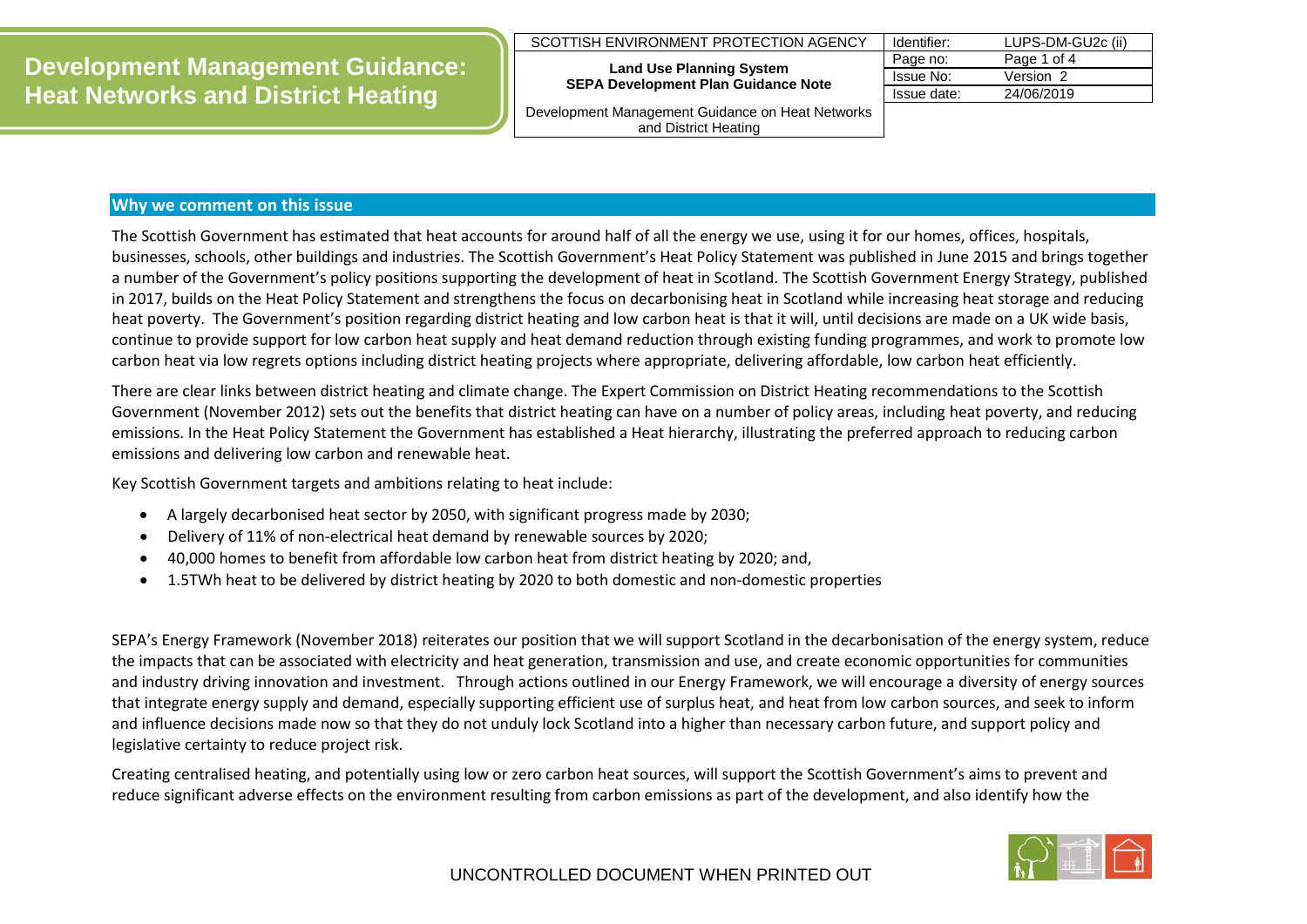| SCOTTISH ENVIRONMENT PROTECTION AGENCY                                        | Identifier: | LUPS-DM-GU2c (ii) |
|-------------------------------------------------------------------------------|-------------|-------------------|
|                                                                               | Page no:    | Page 2 of 4       |
| <b>Land Use Planning System</b><br><b>SEPA Development Plan Guidance Note</b> | Issue No:   | Version 2         |
|                                                                               | Issue date: | 24/06/2019        |
| Development Management Guidance on Heat Networks<br>and District Heating      |             |                   |

proposed development will support the Government's targets to decarbonise the heat sector in Scotland by 2030. Creating links between heat producers and heat users is essential to create heat networks.

In order to deliver the Scottish Government's heat targets, new developments need to be designed to incorporate district heating. Where substantial new developments are planned, the opportunity arises for providing a heat network within the site and for this to be required and designed in at the earliest stages. New developments have a role to play in not only establishing and creating these networks, but also in connecting to networks to make use of heat that is being captured.

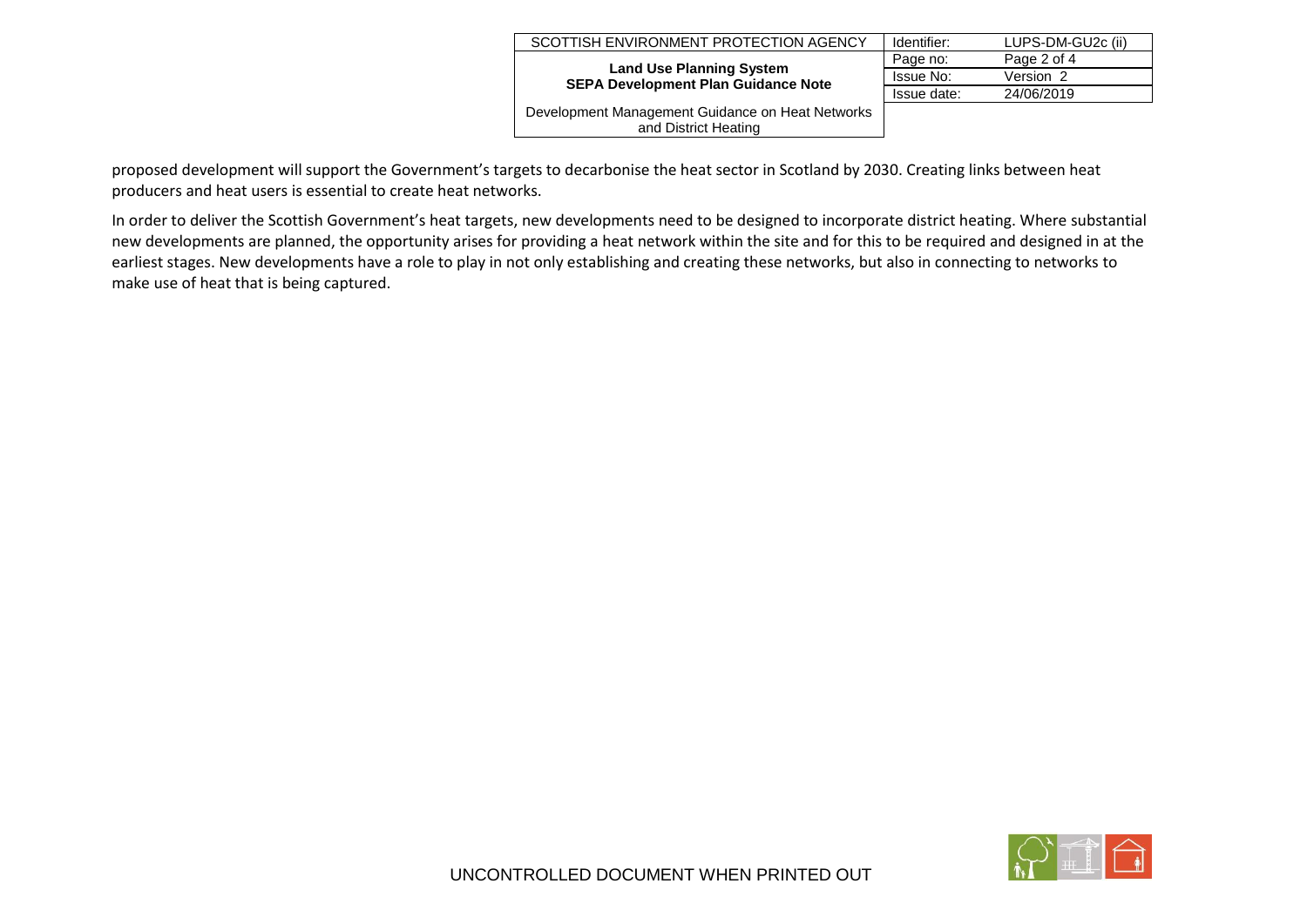| SCOTTISH ENVIRONMENT PROTECTION AGENCY                                        | Identifier: | LUPS-DM-GU2c (ii) |
|-------------------------------------------------------------------------------|-------------|-------------------|
|                                                                               | Page no:    | Page 3 of 4       |
| <b>Land Use Planning System</b><br><b>SEPA Development Plan Guidance Note</b> | Issue No:   | Version 2         |
|                                                                               | Issue date: | 24/06/2019        |
| Development Management Guidance on Heat Networks                              |             |                   |

# **SEPA's planning objectives for this topic**

- To encourage new developments to make an effective contribution to national targets relating to heat.
- To encourage use of heat maps to maximise opportunities for the use of waste heat in new development.

## **Links to other development management topic tables**

Other related development management guidance includes: consentability, water environment and soils.

# **Using the development management guidance**

The table on page 3 outlines our recommendations for development management relating to district heating and heat networks in more detail. We strongly encourage new developments to consider the contribution they can make towards reducing their environmental impacts and minimising their carbon impact. The inclusion of district heating and heat networks is one way in which this can be achieved.

and District Heating

This approach has been developed to help implement policy provisions in Scottish Planning Policy and support the delivery of Scottish Government's Energy Strategy.

Further detail on the implementation of the requirements and recommendations and supporting information can be found in the [District Heating and](http://www.sepa.org.uk/media/162921/lups_bp_gu2c_ii_land_use_planning_background_paper_on_heat_networks_and_district_heating.pdf)  Heat Network [Background Paper.](http://www.sepa.org.uk/media/162921/lups_bp_gu2c_ii_land_use_planning_background_paper_on_heat_networks_and_district_heating.pdf)